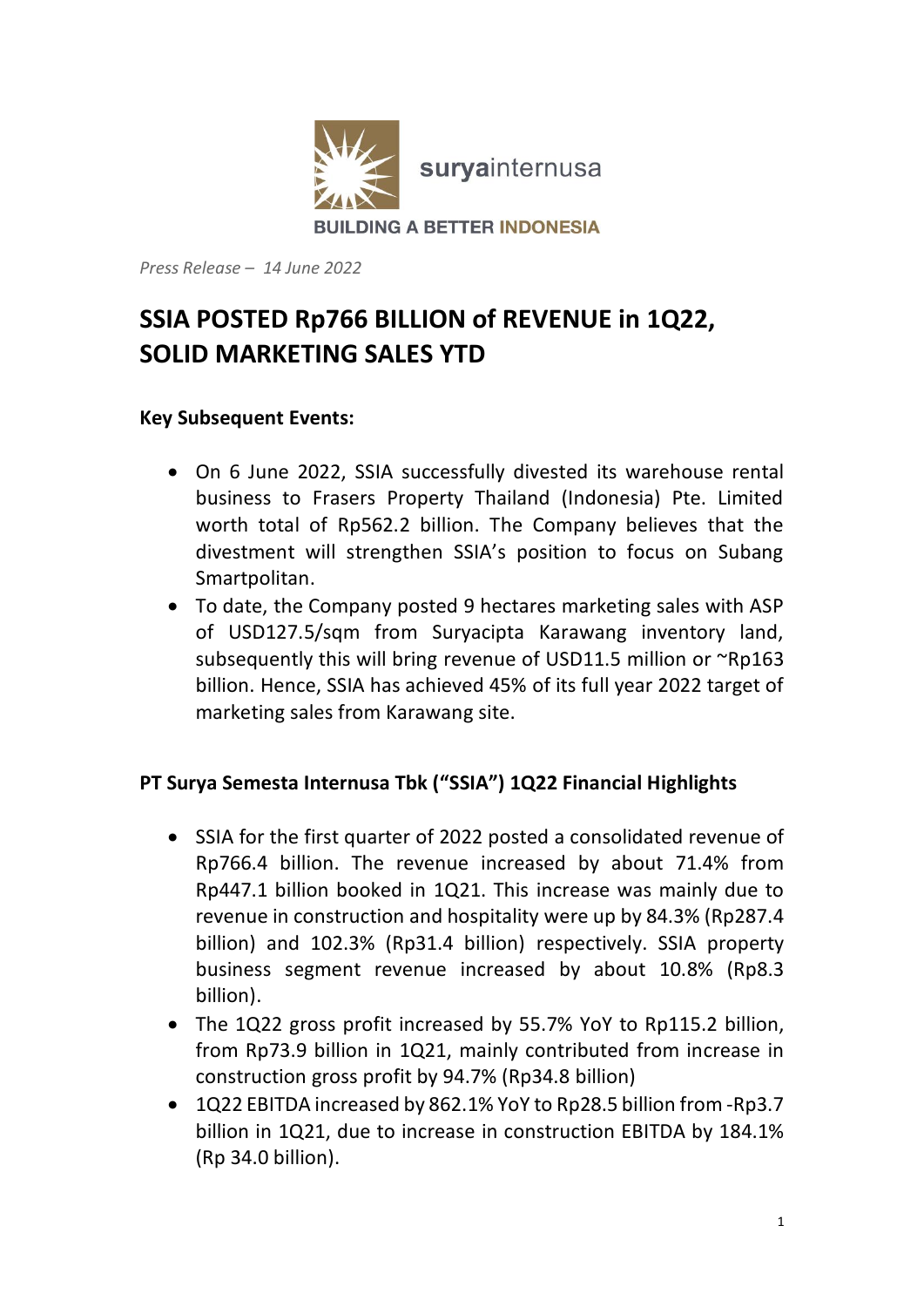- SSIA consolidated net loss in 1Q22 stood at Rp76.0 billion, decreased by 2.7% compared to the net loss of Rp78.0 billion in 1Q21. The decrease was primarily due to increase in net profit construction business segment by about 261.0% (Rp24.2 billion).
- The Company cash position per 1Q22 stood at Rp710.9 billion, a 9.1% lower from FY21 cash position at Rp782.2 billion. The decrease mainly due to land acquisition in Subang Smarpolitan.
- The interest-bearing debt for the period 1Q22 amounted at Rp2,548.2 billion – which resulted debt/equity (gearing) ratio of 63.8%.

|                              | 1Q22    | 1Q21        | YoY      |
|------------------------------|---------|-------------|----------|
| Revenues                     | 766.4   | 447.1       | 71.4%    |
| Property                     | 84.6    | 76.3        | 10.8%    |
| Construction                 | 628.4   | 341.0       | 84.3%    |
| <b>Hospitality</b>           | 62.1    | 30.7        | 102.3%   |
| <b>Others</b>                | 0.2     | 0.3         | $-31.3%$ |
| <b>Gross Profit</b>          | 115.2   | 73.9        | 55.7%    |
| <b>EBITDA</b>                | 28.5    | $-3.7$      | 862.1%   |
| Net Income                   | $-76.0$ | $-78.0$     | 2.7%     |
| Comprehensive Income         | $-68.3$ | $-43.1$     | $-58.2%$ |
| <b>EBITDA Margin</b>         | 3.7%    | $-0.8%$     | 4.5 ppts |
| Net Income Margin            | $-9.9%$ | $-17.5%$    | 7.6 ppts |
|                              |         |             |          |
|                              |         |             |          |
|                              | 1Q22    | <b>FY21</b> | QoQ      |
| Cash and Cash Equivalents    | 710.9   | 782.2       | $-9.1%$  |
| <b>Total Assets</b>          | 8,036.7 | 7,752.2     | 3.7%     |
| <b>Interest Bearing Debt</b> | 2,548.2 | 2,303.7     | 10.6%    |
| <b>Total Liabilities</b>     | 4,044.9 | 3,701.6     | 9.3%     |
| Non-Controlling Interest     | 475.9   | 465.9       | 2.1%     |
| Equity                       | 3,515.9 | 3,584.6     | $-1.9%$  |

#### **Consolidated Financial Statements**

**(in billion Rp)**

| <b>Business Segment Analysis</b> |                          |              |             |       |
|----------------------------------|--------------------------|--------------|-------------|-------|
| 1Q22                             | <b>Business Segments</b> |              |             |       |
| in billion Rp                    | Property                 | Construction | Hospitality | Total |
| Revenues                         | 84.6                     | 628.4        | 62.1        | 766.4 |
| Segment percentage               | 11%                      | 81%          | 8%          | 100%  |
| Gross Profit                     | 19.7                     | 71.6         | 27.1        | 115.2 |
| Segment percentage               | 17%                      | 60%          | 23%         | 100%  |
| EBITDA                           | 8.3                      | 52.5         | $-17.3$     | 28.5  |
| Segment percentage               | 19%                      | 121%         | $-40%$      | 100%  |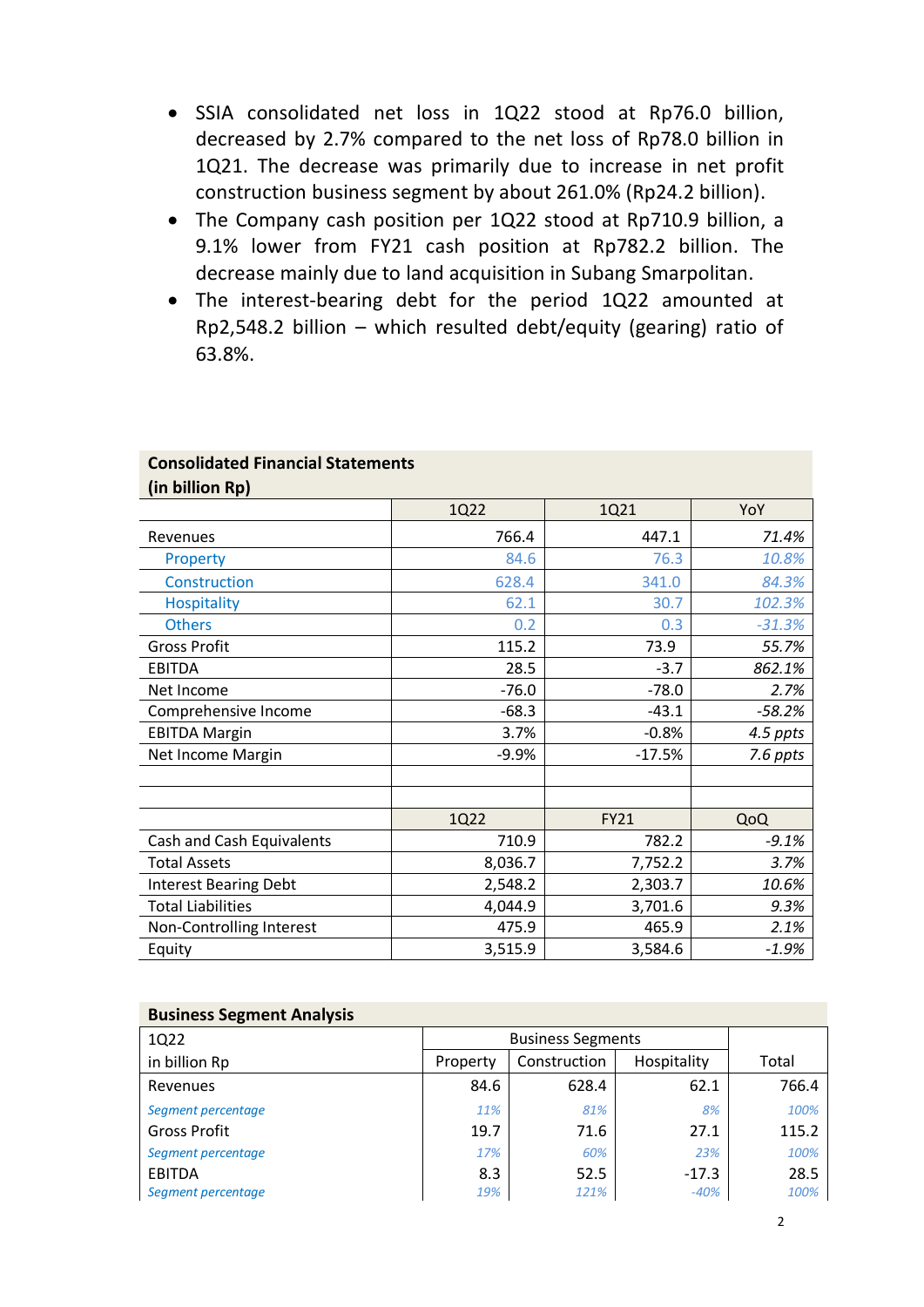| <b>Gross Profit Margin</b> | 23.3% | 11.4% | 43.7%  | 15.0% |
|----------------------------|-------|-------|--------|-------|
| EBITDA Margin              | 9.9%  | 8.4%  | -27.9% | 3.7%  |

| 1Q21                       | <b>Business Segments</b> |              |             |        |
|----------------------------|--------------------------|--------------|-------------|--------|
| in billion Rp              | Property                 | Construction | Hospitality | Total  |
| Revenues                   | 76.3                     | 341.0        | 30.7        | 447.1  |
| Segment percentage         | 17%                      | 76%          | 7%          | 100%   |
| <b>Gross Profit</b>        | 33.8                     | 36.8         | 4.3         | 73.9   |
| Segment percentage         | 45%                      | 49%          | 6%          | 100%   |
| EBITDA                     | 23.5                     | 18.5         | $-34.0$     | $-3.7$ |
| Segment percentage         | 296%                     | 233%         | $-428%$     | 100%   |
| <b>Gross Profit Margin</b> | 44.3%                    | 10.8%        | 14.0%       | 16.5%  |
| <b>EBITDA Margin</b>       | 30.8%                    | 5.4%         | $-110.8\%$  | -0.8%  |

### **Property**

- In 1Q 2022, total greater Jakarta area transactions almost 64.64 hectares is still lower than the previous quarter; however, it is 134% higher than total transactions concluded in the same period last year. We hope this indicates a better sales outlook for this year. Some industrial estates with no transactions this quarter hinted at a more promising stance with potential transactions coming from logistics, automotive (particularly due to the rise of electric vehicle industry), energy sector, chemical and high-tech industries, like data centres. *(Colliers 1Q22)*
- SSIA property unit which consists of industrial estate revenue, maintenance fees, commercial rental & residential booked a revenue of Rp84.6 billion in 1Q22, up by 10.8% from Rp76.3 billion in 1Q21.
- PT Suryacipta Swadaya, which is the Company main business, booked revenue of Rp75.3 billion in 1Q22, compared to Rp63.4 billion in 1Q21, an increase of 18.9%. Mainly due to increase in nonland sales by about 15.6% compared to 1Q21 (Rp72.7 billion in 1Q22 vs Rp62.9 billion in 1Q21). Meanwhile total accounting land sales booked in 1Q22 was Rp2.7 billion vs Rp0.5 billion in 1Q21.
- Edenhaus Simatupang, a portfolio of PT TCP Internusa, is a luxurious housing cluster consists of 41 units of boutique homes designed with a garden home resort concept and worth about Rp300 billion. TCP managed to post marketing sales of 21 unit houses (Rp164.8 billion) until 30 March 2022. Meanwhile TCP has booked an accounting sales of 8 units (Rp52.9 billion) in 2021.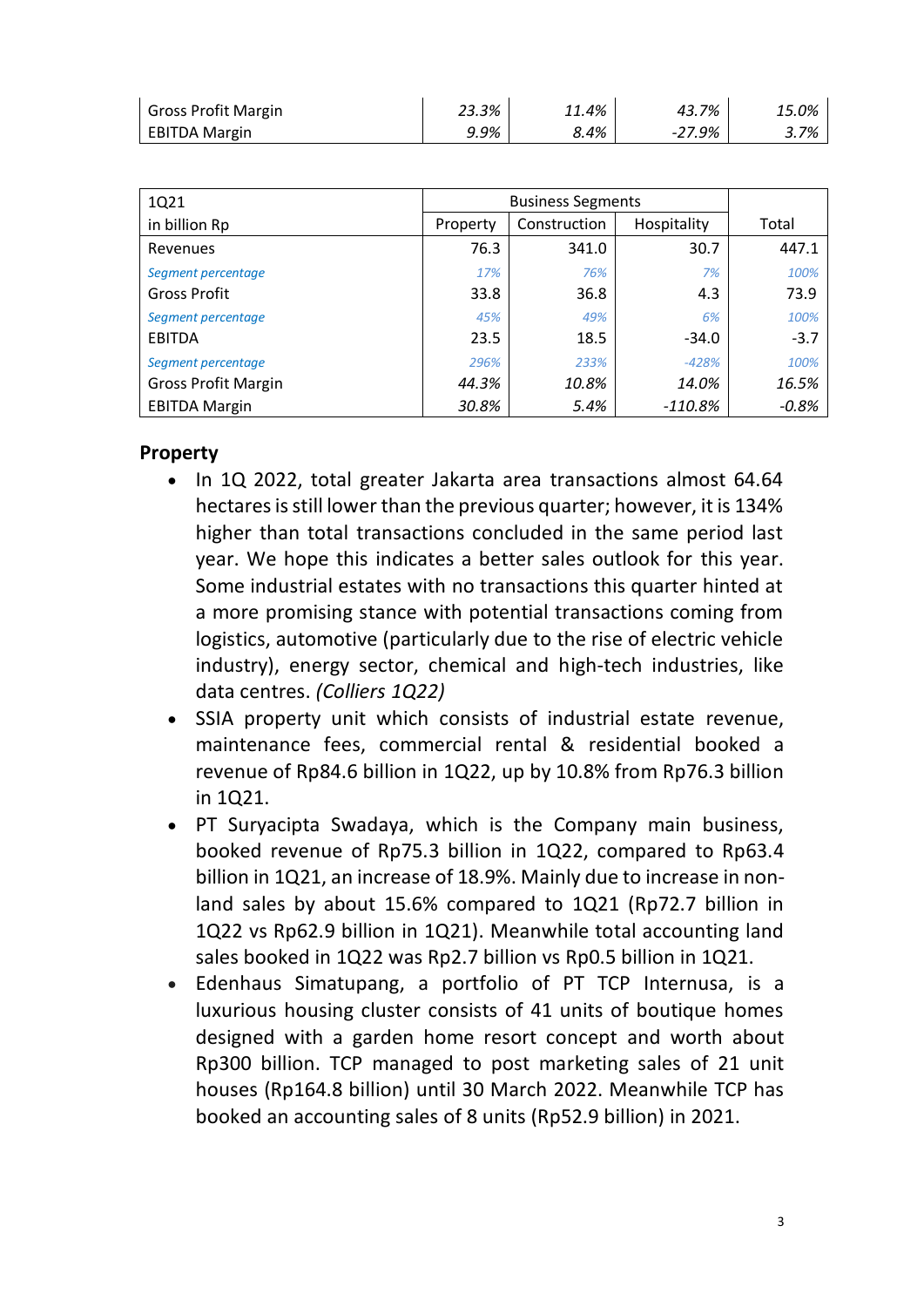## **Construction**

- PT Nusa Raya Cipta Tbk ("NRCA"), SSIA's construction unit, for the first quarter of 2022 recorded a consolidated revenue of Rp629.8 billion. Its revenue compared to the same period in 1Q21 increased by 84.2% from Rp342.0 billion. It also booked Rp32.9 billion of net profit from January – March 2022, increased by 288.4% from 1Q21 net profit of Rp8.5 billion.
- NRCA, for the first quarter of 2022 period booked new contracts of Rp1,015.3 billion, increased by 188.7% than new contracts achieved in 1Q21 of Rp351.7 billion. Main projects obtained in 1Q22 were Pakuwon Bekasi Mixed Use Bekasi, Fair Field By Marriot Hotel Jakarta, RS Jantung Heartology Jakarta, Matera Club House, Gading Serpong, dan Tjiwi Kimia Surabaya

# **Hospitality**

- SSIA hospitality business unit booked a revenue of Rp62.1 billion in 1Q22, a 102.3% increase compared to Rp30.7 billion in 1Q21.
- Jakarta hospitality industry has witnessed a healthy growth in the occupancy rate since December 2021. The base line of improving conditions has been the government's easing of restrictions and an acceleration in economic activities. In addition, the government has loosened rules on domestic and foreign traveling. *(Colliers 1Q22)*
- The Gran Melia Jakarta (GMJ) occupancy rate for 1Q22 was at 40.2% from 10.3% in 1Q21. While the average room rate (ARR) for the first quarter of 2022 was around Rp940K from Rp833K in 1Q21.
- Bali hotel industry in the main destination area, has a brisk outlook and foresees a move in a positive direction. Bali has already welcomed foreign tourists since February 2022. There is a likelihood that demand for accommodation has improved; this is also underpinned by Bali's easing of quarantine policy. We expect this should contribute to the rise of hotel occupancy rate by around 10-20% by the end of 2022. *(Colliers 1Q22)*
- Melia Bali Hotel (MBH) occupancy rate in 1Q22 at 20.5% increased from 5.8% in 1Q21. The MBH ARR was at Rp836K in 1Q22 from Rp787K in 1Q21.
- The Jumana Bali (JBUR, formerly Banyan Tree Ungasan Resort) occupancy rate in 1Q22 was at 4.8% from 1Q21 occupancy rate of 6.6%. The 1Q22 ARR was at Rp4,596K, from Rp4,386K in 1Q21.